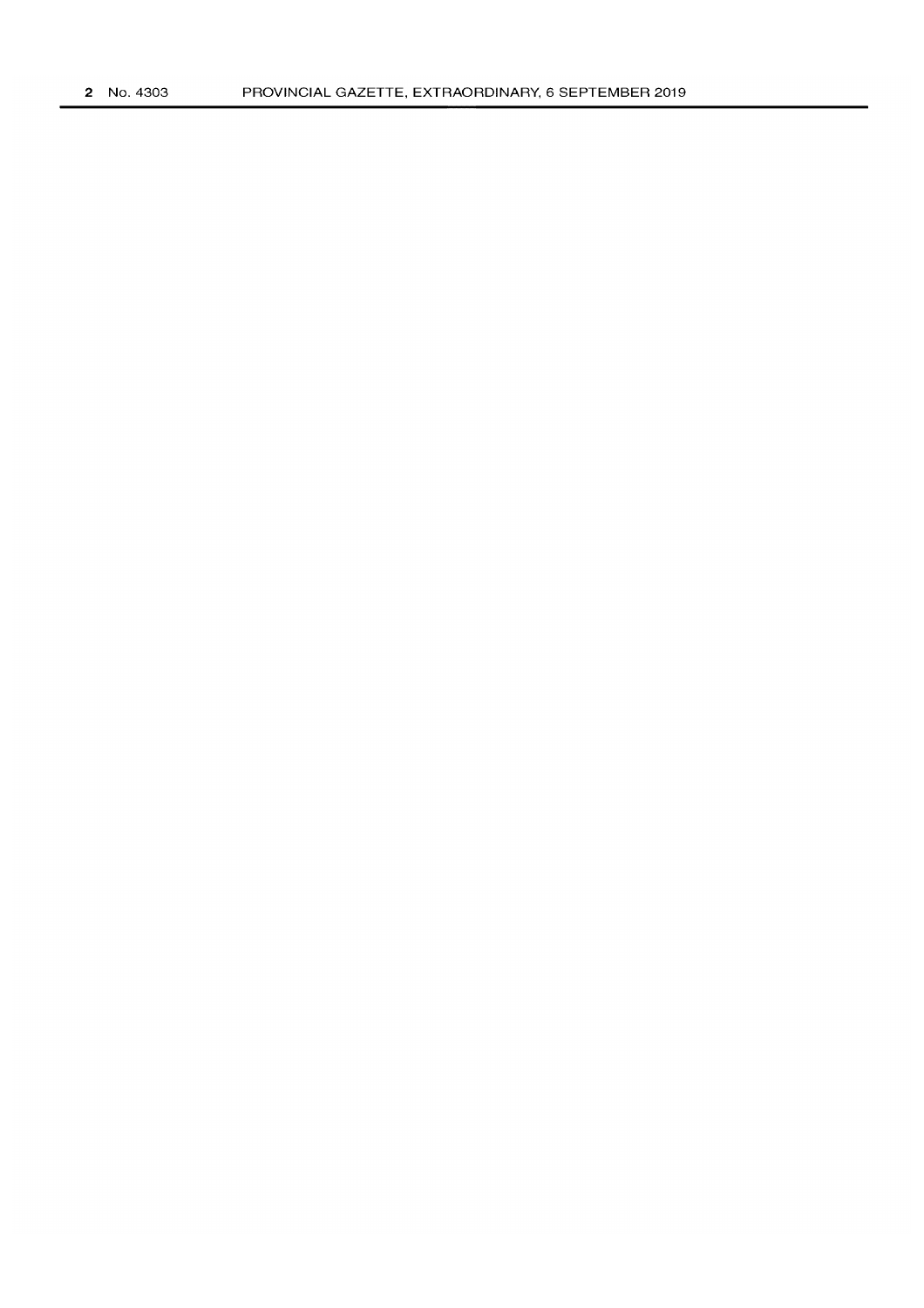## **CONTENTS**

|     |                                                                                                       | Gazette<br>No. | Page<br>No. |  |
|-----|-------------------------------------------------------------------------------------------------------|----------------|-------------|--|
|     | LOCAL AUTHORITY NOTICES • PLAASLIKE OWERHEIDS KENNISGEWINGS                                           |                |             |  |
| 215 | Eastern Cape Liquor Act (10/2003): Notice of lodgement of applications for transfer of certificate of |                |             |  |
| 216 |                                                                                                       |                |             |  |